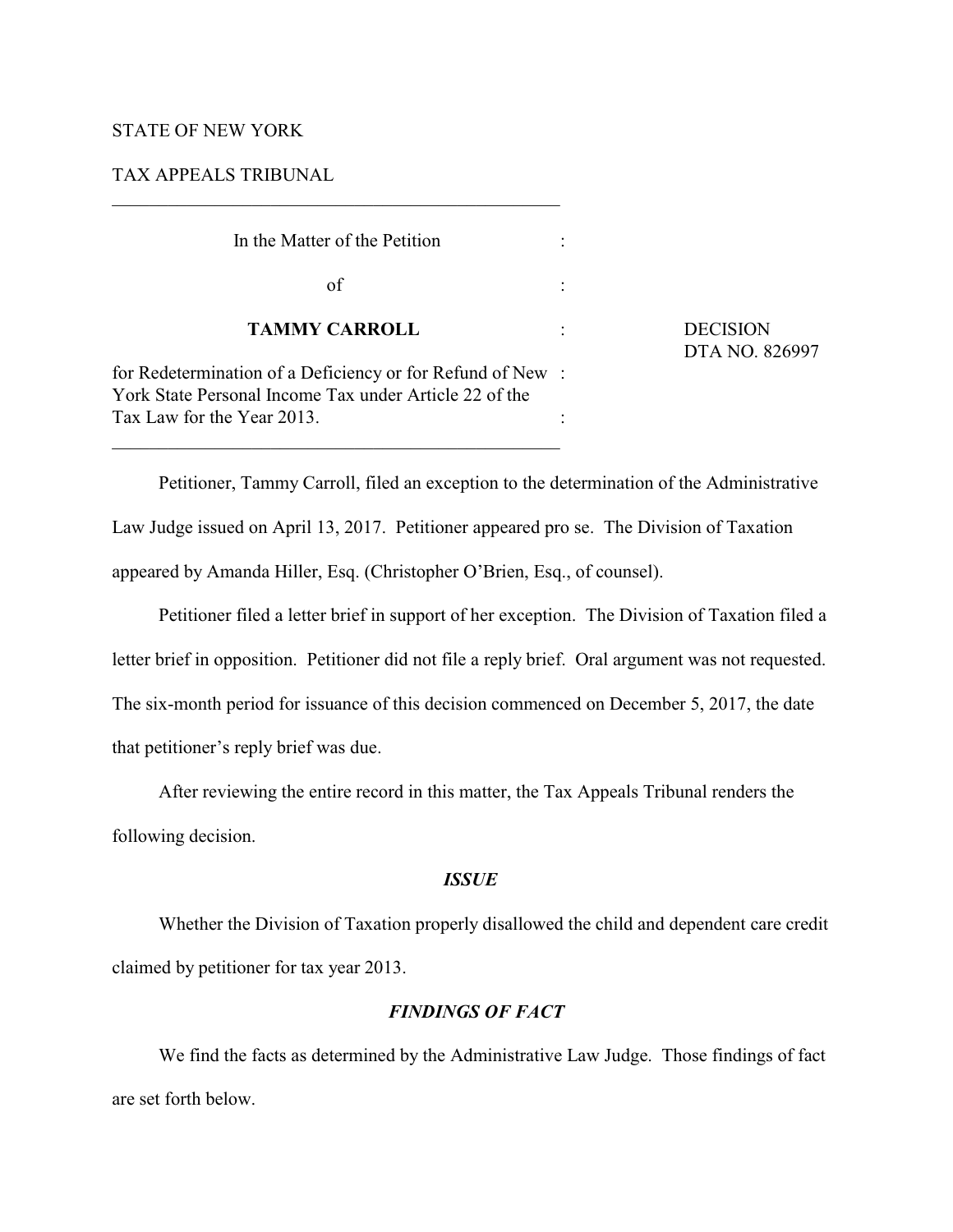1. Petitioner electronically filed with the Division of Taxation (Division) a New York State resident personal income tax return for 2013 claiming head of household filing status. Petitioner reported New York adjusted gross income of \$11,588.00. After subtracting the standard deduction and three dependent exemptions from the reported income, petitioner reported no taxable income and no personal income tax due. Petitioner claimed a child and dependent care credit in the amount of \$1,155.00, in addition to other credits, resulting in a claim for refund in the amount of \$3,607.00.

2. Attached to petitioner's 2013 return was form IT-216, claim for child and dependent care credit, wherein petitioner reported child care expenses paid to Natia Carroll in the amount of \$3,000.00.

3. On February 18, 2014, the Division sent correspondence to petitioner requesting additional information to support petitioner's claim for the child and dependent care credit, including proof of the claimed dependent's relationship and residence, and proof of the expenses claimed.

4. In response to the Division's request for additional information, petitioner submitted to the Division a letter from her son's school, dated February 24, 2014, verifying his attendance and listing the same address for him as that of petitioner, a birth certificate for the claimed dependent indicating a birth date of January 7, 2003, and a notarized letter from Natia Carroll dated February 25, 2014, stating that she babysits petitioner's son and that petitioner pays her \$250.00 a month.

5. By correspondence dated May 12, 2014, the Division denied the child and dependent care credit. The correspondence stated the following basis for the denial:

-2-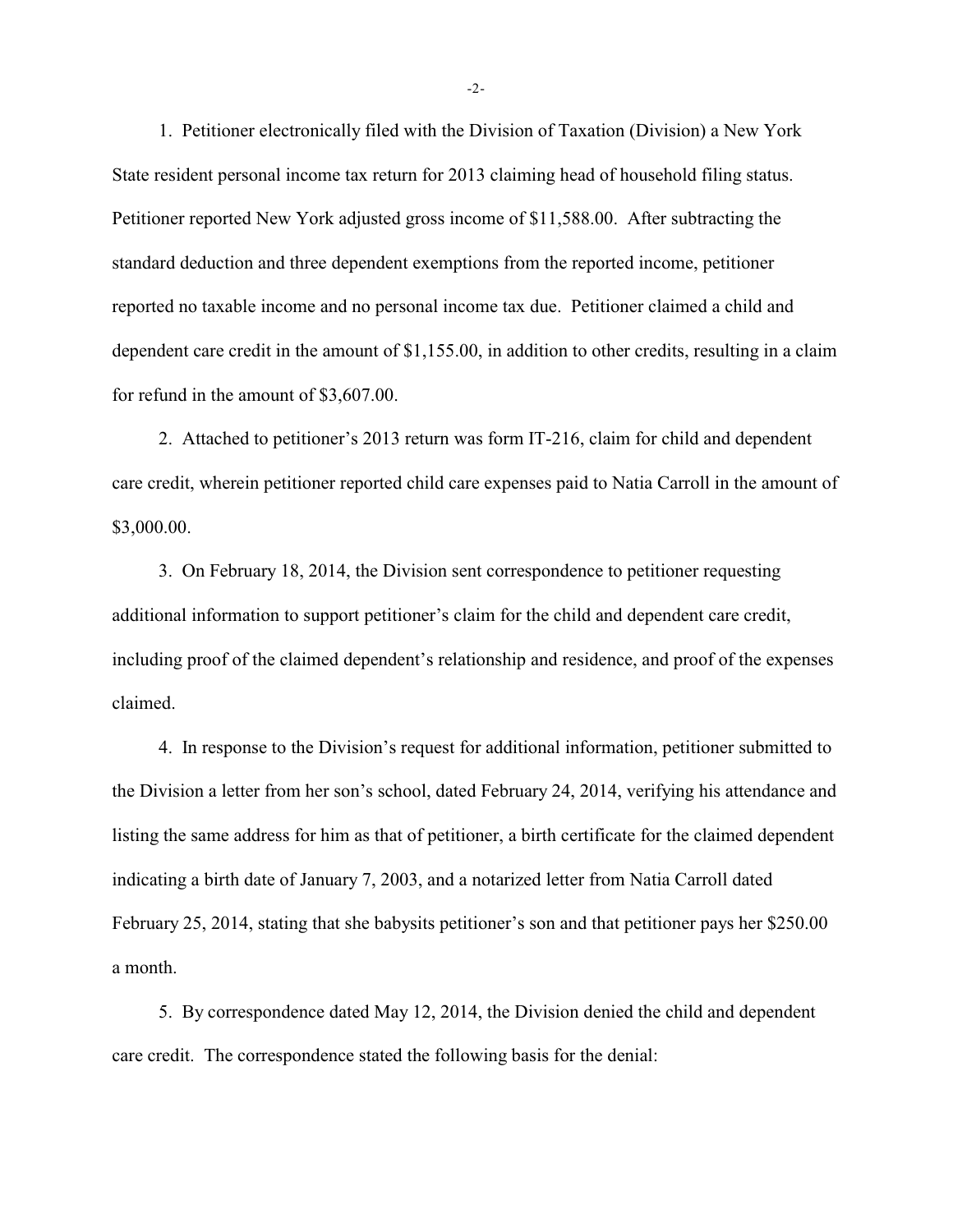"The hand written letter that you provided from your care provider, Natia Carrol [sic], to substantiate the child care expenses cannot be verified, and alone does not substantiate the expenses claimed.

To qualify for the child and dependent care credit, you must provide adequate documentation to support the expenses reported on the return. You must be able to prove that you yourself actually paid someone to care for your child or dependent.

Acceptable documentation for the expenses claimed are copies of the front and back of canceled checks, money orders and/or verifiable receipts for payment of child or dependent care services issued by the day care service provider that include the provider's name, address where the services were provided, telephone number, and the amount of payment.

Based on the above, the Dependent Care Credit has been disallowed."

6. The Division issued a notice of disallowance, dated July 8, 2014, disallowing

petitioner's claimed dependent care credit in the amount of \$1,155.00.

7. On or about September 25, 2015, petitioner submitted to the Division 17 handwritten

receipts from January 11, 2013 through August 23, 2013, indicating that Natia Carroll received

from petitioner \$150.00 biweekly, totaling \$2,550.00. The receipts state that they are for "child

care for Norman Carroll."

# *THE DETERMINATION OF THE ADMINISTRATIVE LAW JUDGE*

The Administrative Law Judge began her determination by setting forth the statute providing for the New York State child and dependent care credit, Tax Law  $\S 606$  (c) (1). The Administrative Law Judge noted that the amount of the credit is determined by reference to the corresponding federal credit arising under section 21 of the Internal Revenue Code (IRC) and determined that it would be proper to refer to the IRC to determine petitioner's eligibility for the New York State credit.

The Administrative Law Judge noted that the only issue in controversy was whether petitioner provided sufficient documentation to substantiate whether she paid child care expenses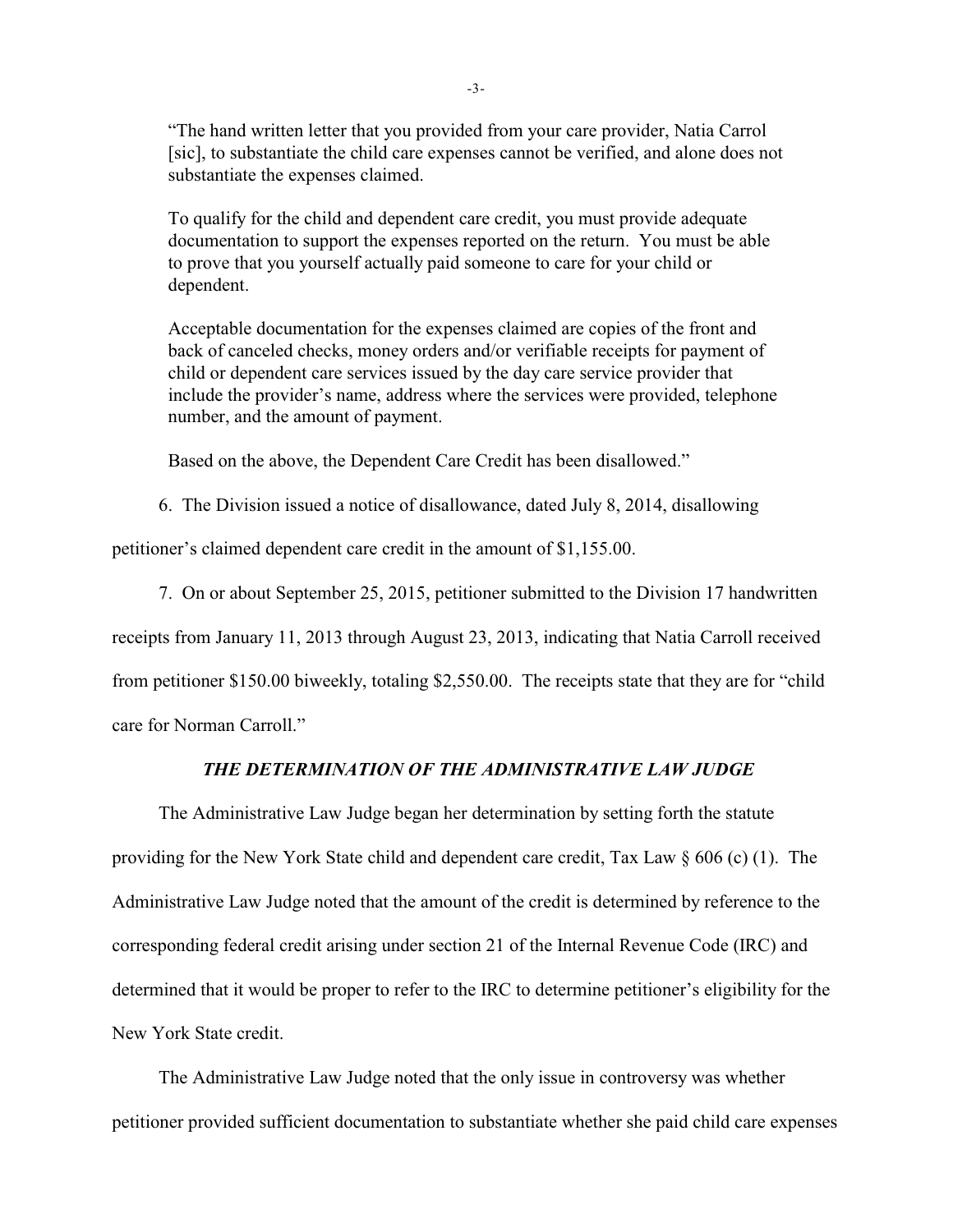in 2013 and, if so, the amount of expenses paid. The Administrative Law Judge observed that the only documentation petitioner provided were handwritten biweekly receipts from January through August 2013, for \$150.00 each, totaling \$2,500.00 and a notarized letter from Natia Carroll dated February 25, 2014, stating that she babysits petitioner's son and that petitioner pays her \$250.00 a month. The Administrative Law Judge characterized the documentation provided as inconsistent, in that the amounts petitioner claimed she paid Natia Carroll did not equal the amount Natia Carroll claims to have received or the amount of child care expenses reported on petitioner's 2013 income tax return. Because petitioner provided no explanation for the discrepancy, the Administrative Law Judge concluded that petitioner failed to sustain her burden of proof in establishing her entitlement to the child and dependent care credit.

Thus, the Administrative Law Judge denied the petition and sustained the notice of disallowance dated July 8, 2014.

#### *SUMMARY OF ARGUMENTS ON EXCEPTION*

Petitioner argues that the documentation she provided in response to the request for additional information satisfies her burden in demonstrating entitlement to the child and dependent care credit. She asks this Tribunal to review the record and to find that she had sufficiently substantiated her claim for the credit.

The Division argues that the documentation petitioner provided did not clearly and convincingly show her entitlement to the child and dependent care credit because the documentation provided was not verifiable. It notes that because a taxpayer bears the burden of proving entitlement to a tax credit, the determination of the Administrative Law Judge to sustain the notice of disallowance and deny the petition should be affirmed.

-4-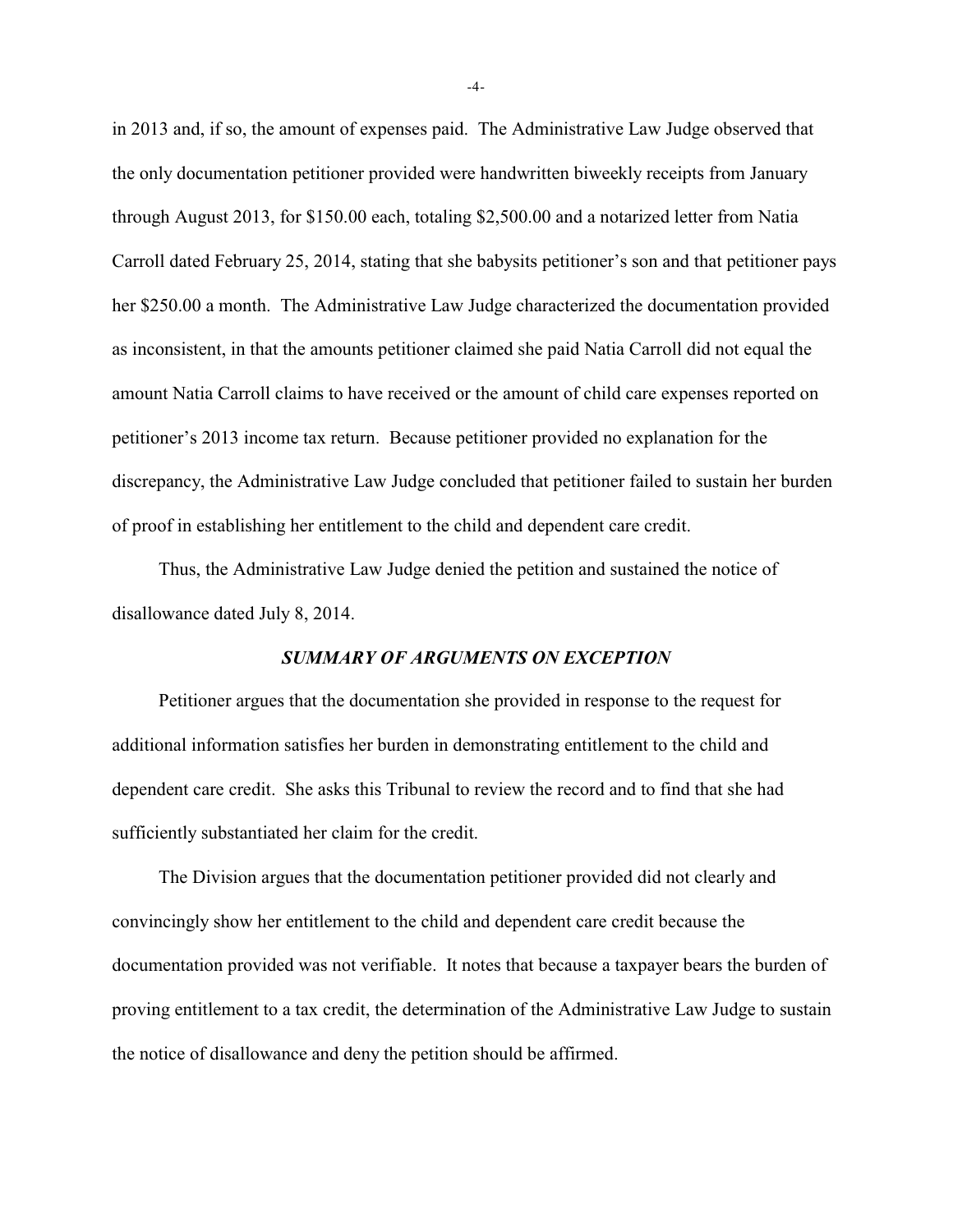#### *OPINION*

We affirm the determination of the Administrative Law Judge.

We observe that under the Tax Law, a petitioner bears the burden of proof in any case before the Division of Tax Appeals, except where that burden has been specifically allocated to the Division (Tax Law § 689 [e]; 20 NYCRR 3000.15 [d] [5]). The burden of proof is on the taxpayer to show by clear and convincing evidence that the determination made by the Division was erroneous (*see Leogrande v Tax Appeals Trib.*, 187 AD2d 768 [3d Dept 1992], *lv denied*  81 NY2d 704 [1993]; *see also Scarpulla v State Tax Commn.,* 120 AD2d 842 [3d Dept 1986]). Here, the only dispute is whether the evidence petitioner provided clearly and convincingly demonstrated that she paid the amount of child care expenses that she claimed on her 2013 New York State personal income tax return. We agree with the Division that the record demonstrates that petitioner's submissions did not meet this standard. As the Division observed in its letter brief, the unnumbered receipts that petitioner submitted had no supporting evidence, which is especially important where those receipts do not equal the amount claimed by petitioner as the amount she paid for dependent care expenses. Without more, we agree with the Administrative Law Judge that petitioner failed to meet her burden of demonstrating her entitlement to the dependent and child care credit under Tax Law § 606 (c) (1).

Accordingly, it is ORDERED, ADJUDGED and DECREED that:

- 1. The exception of Tammy Carroll is denied;
- 2. The determination of the Administrative Law Judge is affirmed;
- 3. The petition of Tammy Carroll is denied; and
- 4. The Division's notice of disallowance dated July 8, 2014 is sustained.

-5-